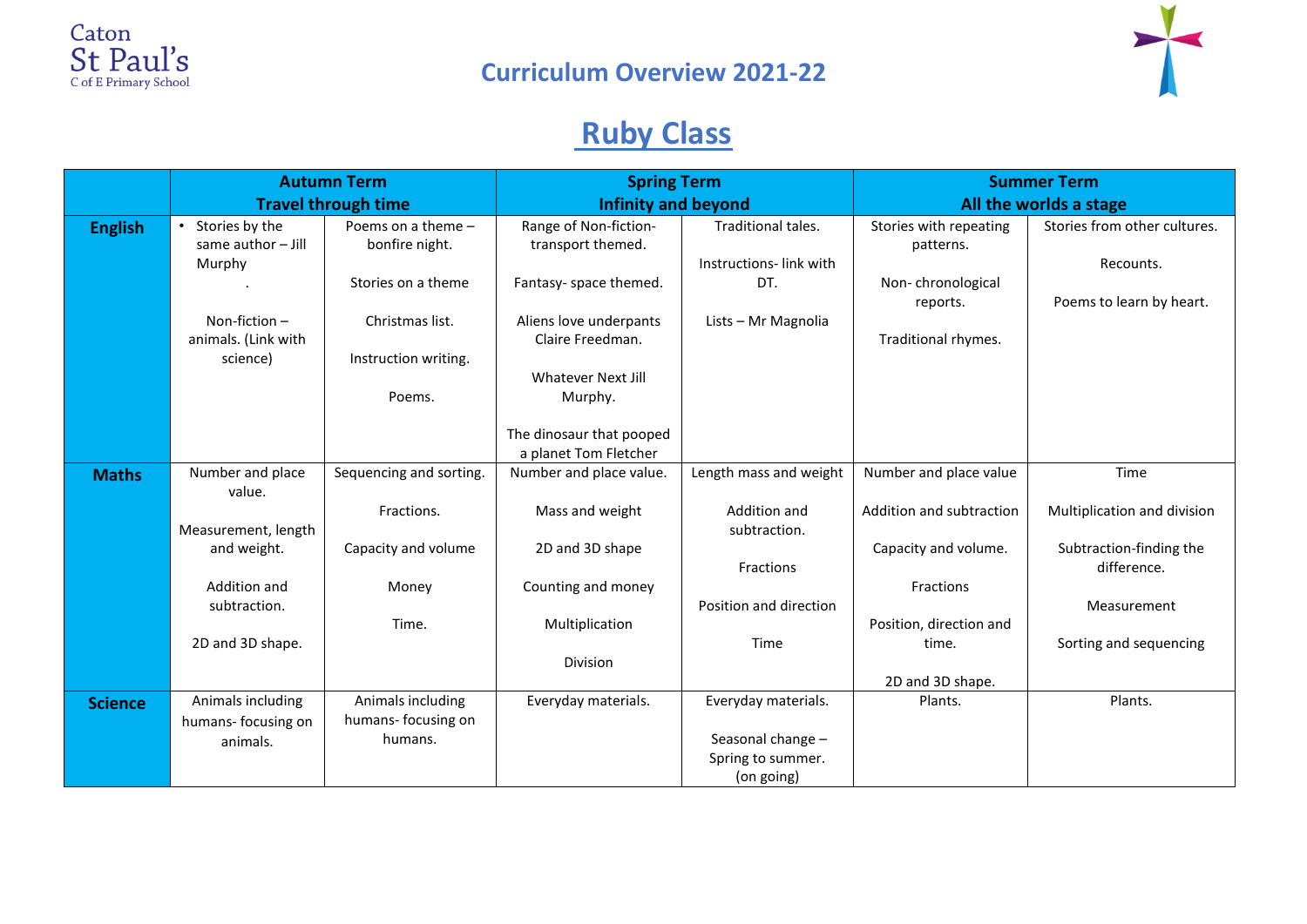



|                                | Seasonal change -<br>autumn to winter                                                                                                                                                                                                                                                                                                                                                                      |                                                                                                                                                                                                                                                                                                                                                                                                                                                                            |                                                                                                                                                                                                                                                                                                                                                                                                                    |                                                                                                                                                                                                                                                                                                                                                   |                                                                                                                                                                                                                                                                                                                                                                                                                                           |                                                                                                                                                                                                            |
|--------------------------------|------------------------------------------------------------------------------------------------------------------------------------------------------------------------------------------------------------------------------------------------------------------------------------------------------------------------------------------------------------------------------------------------------------|----------------------------------------------------------------------------------------------------------------------------------------------------------------------------------------------------------------------------------------------------------------------------------------------------------------------------------------------------------------------------------------------------------------------------------------------------------------------------|--------------------------------------------------------------------------------------------------------------------------------------------------------------------------------------------------------------------------------------------------------------------------------------------------------------------------------------------------------------------------------------------------------------------|---------------------------------------------------------------------------------------------------------------------------------------------------------------------------------------------------------------------------------------------------------------------------------------------------------------------------------------------------|-------------------------------------------------------------------------------------------------------------------------------------------------------------------------------------------------------------------------------------------------------------------------------------------------------------------------------------------------------------------------------------------------------------------------------------------|------------------------------------------------------------------------------------------------------------------------------------------------------------------------------------------------------------|
|                                | (on going)                                                                                                                                                                                                                                                                                                                                                                                                 |                                                                                                                                                                                                                                                                                                                                                                                                                                                                            |                                                                                                                                                                                                                                                                                                                                                                                                                    |                                                                                                                                                                                                                                                                                                                                                   |                                                                                                                                                                                                                                                                                                                                                                                                                                           |                                                                                                                                                                                                            |
| <b>RE</b>                      | Harvest                                                                                                                                                                                                                                                                                                                                                                                                    | Christmas - why do we<br>give and receive gifts?                                                                                                                                                                                                                                                                                                                                                                                                                           | Joseph                                                                                                                                                                                                                                                                                                                                                                                                             | Easter                                                                                                                                                                                                                                                                                                                                            | God and creation                                                                                                                                                                                                                                                                                                                                                                                                                          | My world, Jesus world.                                                                                                                                                                                     |
| <b>Computing</b>               | <b>Computer Science:</b><br><b>Computational Thinking,</b><br>· I can write algorithms<br>for everyday tasks<br>· I can use logical<br>reasoning to predict the<br>outcome of algorithms<br>· I understand<br>decomposition is<br>breaking<br>objects/processes down<br>· I can implement<br>simple algorithms on<br>digital devices (Bee<br>Bots, Apps: Daisy the<br>Dino)<br>· I can debug<br>algorithms | Information Technology -<br><b>Word Processing/Typing</b><br>• Can use the space bar<br>only once between words<br>and use touch to navigate<br>to words letter to edit<br>• Can copy and paste<br>images and text<br>· Use caps locks for capital<br>letters.<br>· Can add images alongside<br>text in a word processed<br>document.<br>• Can dictate longer<br>passages into a digital<br>device with accurate<br>punctuation.<br>• Can save work in<br>appropriate area | Computer Science: Coding and<br>Programming<br>· I understand programs<br>execute by following precise<br>and unambiguous<br>instructions<br>• I can create programs on a<br>variety of digital devices<br>· I can debug programs of<br>increasing complexity<br>· I can use logical reasoning<br>to predict the outcome of<br>simple programs                                                                     | Information Technology -<br><b>Data Handling</b><br>• Can sort digital objects<br>into a range of charts such<br>as Venn diagrams, carroll<br>diagrams and bar charts<br>using different apps and<br>software.<br>· I can orally record myself<br>explaining what the data<br>shows me.<br>· I can create a branching<br>database using questions | Information Technology -<br>Animation<br>· I can create multiple<br>animations of an image and<br>edit these together.<br>· I can create a simple stop<br>motion animation.<br>• I can explain how an<br>animation/flip book works                                                                                                                                                                                                        | Information Technology - Video<br>Creation<br>. I can record a film using the<br>camera app.<br>. I can select images and record a<br>voiceover.<br>. I can highlight and zoom into<br>images as I record. |
| <b>Online</b><br><b>Safety</b> | <b>Digital Literacy Focus:</b><br>Self-image and Identity                                                                                                                                                                                                                                                                                                                                                  | <b>Digital Literacy Focus:</b><br><b>Online Relationships</b>                                                                                                                                                                                                                                                                                                                                                                                                              | Digital Literacy Focus: Online<br><b>Reputation and Online</b><br><b>Bullying</b><br>(Safer Internet Day Feb?)                                                                                                                                                                                                                                                                                                     | <b>Digital Literacy Focus:</b><br><b>Managing Online</b><br>Information                                                                                                                                                                                                                                                                           | <b>Digital Literacy Focus:</b><br>Health, Wellbeing and<br>Lifestyle                                                                                                                                                                                                                                                                                                                                                                      | Digital Literacy Focus: Privacy and<br>Security<br>Copyright and Ownership                                                                                                                                 |
| <b>History</b>                 | Events beyond living memory significantly nationally.<br>The Great Fire of London<br>Talk about some of the key events of the Great Fire of<br>London. . Say why the Great Fire of London spread and<br>eventually stopped. • Explain that we know about the Great<br>Fire because of Samuel Pepys' diary.                                                                                                 |                                                                                                                                                                                                                                                                                                                                                                                                                                                                            | Events beyond living memory that are significant<br>nationally and globally.<br><b>History of transport</b><br>Talk and write about the differences between old and new<br>transport. • Have an understanding of the chronology of<br>the different points in history when various types of<br>transport have been used and invented. • Recall some key<br>facts about the different types of travel and transport |                                                                                                                                                                                                                                                                                                                                                   | The lives of significant individuals in the past who have contributed to<br>national and international achievements.<br>Nurturing nurses<br>Talk about the differences and similarities in the lives of Florence<br>Nightingale, Mary Seacole and Edith Cavell. • Have an understanding of<br>the chronology of the historical periods in which they lived. • Recall<br>some key facts about the experiences of these influential nurses. |                                                                                                                                                                                                            |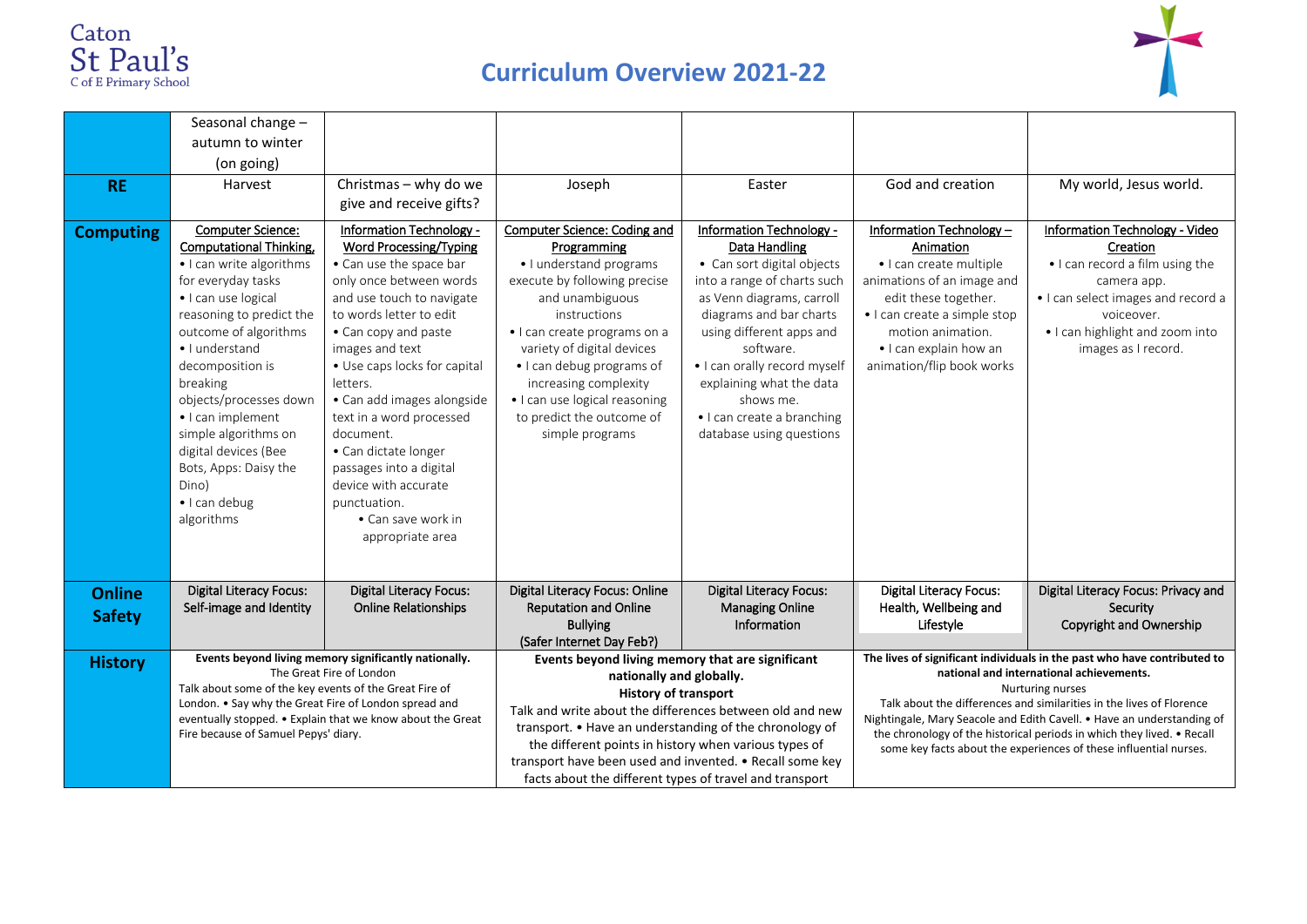



|                                    | studied and the significant people involved in inventing                                                                                                                                                                                                                                                                                                                                                                                                                                                                                                                                                                                                                                                               |                                                                                                                                                                                                                                                                                                                                                                                                                                                                                                                                                                                                                                                                                                                                                                                                                                                                                                                                                                                                                                                                                                                      |                                                                                                                                                                                                                                                                                                                                                                                                                                                                                                                                                                                                                                                                                                                                                                                                                                                                                                                                                                                |  |  |
|------------------------------------|------------------------------------------------------------------------------------------------------------------------------------------------------------------------------------------------------------------------------------------------------------------------------------------------------------------------------------------------------------------------------------------------------------------------------------------------------------------------------------------------------------------------------------------------------------------------------------------------------------------------------------------------------------------------------------------------------------------------|----------------------------------------------------------------------------------------------------------------------------------------------------------------------------------------------------------------------------------------------------------------------------------------------------------------------------------------------------------------------------------------------------------------------------------------------------------------------------------------------------------------------------------------------------------------------------------------------------------------------------------------------------------------------------------------------------------------------------------------------------------------------------------------------------------------------------------------------------------------------------------------------------------------------------------------------------------------------------------------------------------------------------------------------------------------------------------------------------------------------|--------------------------------------------------------------------------------------------------------------------------------------------------------------------------------------------------------------------------------------------------------------------------------------------------------------------------------------------------------------------------------------------------------------------------------------------------------------------------------------------------------------------------------------------------------------------------------------------------------------------------------------------------------------------------------------------------------------------------------------------------------------------------------------------------------------------------------------------------------------------------------------------------------------------------------------------------------------------------------|--|--|
|                                    |                                                                                                                                                                                                                                                                                                                                                                                                                                                                                                                                                                                                                                                                                                                        | them                                                                                                                                                                                                                                                                                                                                                                                                                                                                                                                                                                                                                                                                                                                                                                                                                                                                                                                                                                                                                                                                                                                 |                                                                                                                                                                                                                                                                                                                                                                                                                                                                                                                                                                                                                                                                                                                                                                                                                                                                                                                                                                                |  |  |
|                                    |                                                                                                                                                                                                                                                                                                                                                                                                                                                                                                                                                                                                                                                                                                                        | FOCUS ON EARLY FLIGHTS.                                                                                                                                                                                                                                                                                                                                                                                                                                                                                                                                                                                                                                                                                                                                                                                                                                                                                                                                                                                                                                                                                              |                                                                                                                                                                                                                                                                                                                                                                                                                                                                                                                                                                                                                                                                                                                                                                                                                                                                                                                                                                                |  |  |
| Geography                          | Wonderful weather - UK<br>Name weather types in the UK. . Identify daily changes in weather.<br>• Identify seasonal changes across a year. • Recognise weather symbols.<br>. Use world maps and globes to identify the UK and begin to locate other<br>countries.<br>. Explain some dangers of the weather. . Locate hot and cold countries of the<br>world.<br>· Make comparisons between different places studied. • Make simple<br>observations about the weather in the UK.<br>· Use basic subject specific vocabulary. • Ask simple geographical questions.<br>• Develop presentation skills                                                                                                                      | <b>Beside the Seaside - MORECAMBE</b><br>. • use key words to describe different places, including seaside locations;<br>. locate their nearest seaside resort on a map and begin to locate some seaside resorts of<br>the UK; • explain that seaside resorts can be found in the UK and worldwide;<br>. begin to classify key features of places into 'natural' and 'man-made';<br>· observe aerial photographs of seaside locations to recognise basic human and physical<br>features; • understand that seaside resorts have changed over time and explain some<br>simple features of seaside holidays in the past; • describe a UK seaside resort<br>(Morecambe)<br>in detail using a range of information; • explain how an island is different from the<br>mainland and locate some of the main British islands using an atlas; • visit a seaside<br>resort to carry out fieldwork and observations; • use and follow simple compass<br>directions<br>(NESW); • plan and follow routes on a map using map symbols; • ask geographical<br>questions - Where is it? What is this place like? How near/far is it? | <b>Where Is Kenya? AFRICA</b><br>Explain where Kenya is located in the world and find Kenya on a world map or globe.<br>. Draw a map of Kenya and locate the capital city, some main cities<br>and oceans. • Understand what some aspects of Kenyan life are like. • Identify the features of a<br>national park and begin to explain the difference to a game reserve.<br>. Describe some differences and similarities between Kenya and the UK. . Begin to understand<br>the importance of tourism to Kenya. . Draw a freehand map of Kenya.<br>. Draw a map of a national park and begin to consider the location of key features.<br>. Identify animals that live in Kenya and begin to explain the concept<br>of 'endangered species'. . Confidently use compass directions to move around a map.<br>. Use an atlas/globe to locate accurately places and landmarks in Kenya.<br>• Ask geographical questions - Where is it? What is this place like? How near/far is it? |  |  |
| <b>PE</b>                          | Fundamental movement skills<br>Develop and master the FMS including: Hopping,<br>skipping, jumping, throwing under and overarm,<br>catching, rolling a ball, kicking and bouncing a<br>ball, running fast.<br>Develop balance, agility, coordination and begin<br>to apply these in a range of activities.<br>Particpate in team games, developing simple<br>$\bullet$<br>tactics for attacking and defending.<br>Perform dances using simple movement patterns.                                                                                                                                                                                                                                                       | Dance and jumping and balancing skills<br>Develop and master the FMS including: Hopping,<br>skipping, jumping, throwing under and overarm,<br>catching, rolling a ball, kicking and bouncing a ball,<br>running fast.<br>Develop balance, agility, coordination and begin to<br>apply these in a range of activities.<br>Particpate in team games, developing simple tactics for<br>attacking and defending.<br>Perform dances using simple movement patterns.                                                                                                                                                                                                                                                                                                                                                                                                                                                                                                                                                                                                                                                       | Throwing and gym skills<br>Develop and master the FMS including: Hopping, skipping,<br>$\bullet$<br>jumping, throwing under and overarm, catching, rolling a<br>ball, kicking and bouncing a ball, running fast.<br>Develop balance, agility, coordination and begin to apply<br>$\bullet$<br>these in a range of activities.<br>Particpate in team games, developing simple tactics for<br>$\bullet$<br>attacking and defending.<br>Perform dances using simple movement patterns.<br>$\bullet$                                                                                                                                                                                                                                                                                                                                                                                                                                                                               |  |  |
| Art &<br><b>Design</b>             | In the past.<br><b>Digital Media</b><br>Explore ideas using digital sources i.e. internet, CD-ROMs.<br>$\bullet$<br>$\bullet$<br>Record visual information using digital cameras, video<br>recorders.<br>Use a simple graphics package to create images and effects<br>$\bullet$<br>with:<br>lines by changing the size of brushes in response to ideas;<br>$\bullet$<br>shapes using eraser, shape and fill tools; and<br>$\bullet$<br>colours and texture using simple filters to manipulate and<br>$\bullet$<br>create images.<br>Use basic selection and cropping tools.<br>$\bullet$<br><b>Drawing</b><br><b>Tone</b><br>Investigate tone by drawing light/dark lines, light/dark patterns,<br>light/dark shapes. | Travel<br>Collage<br>Create images from a variety of media e.g. photocopies material,<br>$\bullet$<br>fabric, crepe paper, magazines etc.<br>Arrange and glue materials to different backgrounds.<br>$\bullet$<br>Sort and group materials for different purposes e.g. colour texture.<br>$\bullet$<br>Fold, crumple, tear and overlap papers.<br>$\bullet$<br>Work on different scales.<br>$\bullet$<br>$\bullet$<br>Colour<br>$\bullet$<br>Collect, sort, name match colours appropriate for an image.<br>$\bullet$<br>Shape<br>Create and arrange shapes appropriately.<br>$\bullet$<br><b>Texture</b><br>$\bullet$<br>Create, select and use textured paper for an image.                                                                                                                                                                                                                                                                                                                                                                                                                                        | All around the world<br>Printing<br>Print with a range of hard and soft materials e.g. corks, pen barrels, sponge.<br>Make simple marks on rollers and printing palettes.<br>Take simple prints i.e. mono-printing.<br>Roll printing ink over found objects to create patterns e.g. plastic mesh,<br>stencils.<br>Build repeating patterns and recognise pattern in the environment.<br>Create simple printing blocks with press print.<br>Design more repetitive patterns.<br>Colour<br>Experiment with overprinting motifs and colour.<br><b>Texture</b><br>Make rubbings to collect textures and patterns.<br><b>Drawing</b><br>Experiment with a variety of media; pencils, rubbers, crayons, pastels, felt<br>tips, charcoal, ballpoints, chalk.<br>Control the types of marks made with the range of media.                                                                                                                                                              |  |  |
| <b>Design</b><br><b>Technology</b> | Christmas craft                                                                                                                                                                                                                                                                                                                                                                                                                                                                                                                                                                                                                                                                                                        | <b>Travel</b><br>Create a space vehicle<br><b>Mechanisms</b>                                                                                                                                                                                                                                                                                                                                                                                                                                                                                                                                                                                                                                                                                                                                                                                                                                                                                                                                                                                                                                                         | All around the world<br>Food<br>Develop a food vocabulary using taste, smell, texture and feel.                                                                                                                                                                                                                                                                                                                                                                                                                                                                                                                                                                                                                                                                                                                                                                                                                                                                                |  |  |